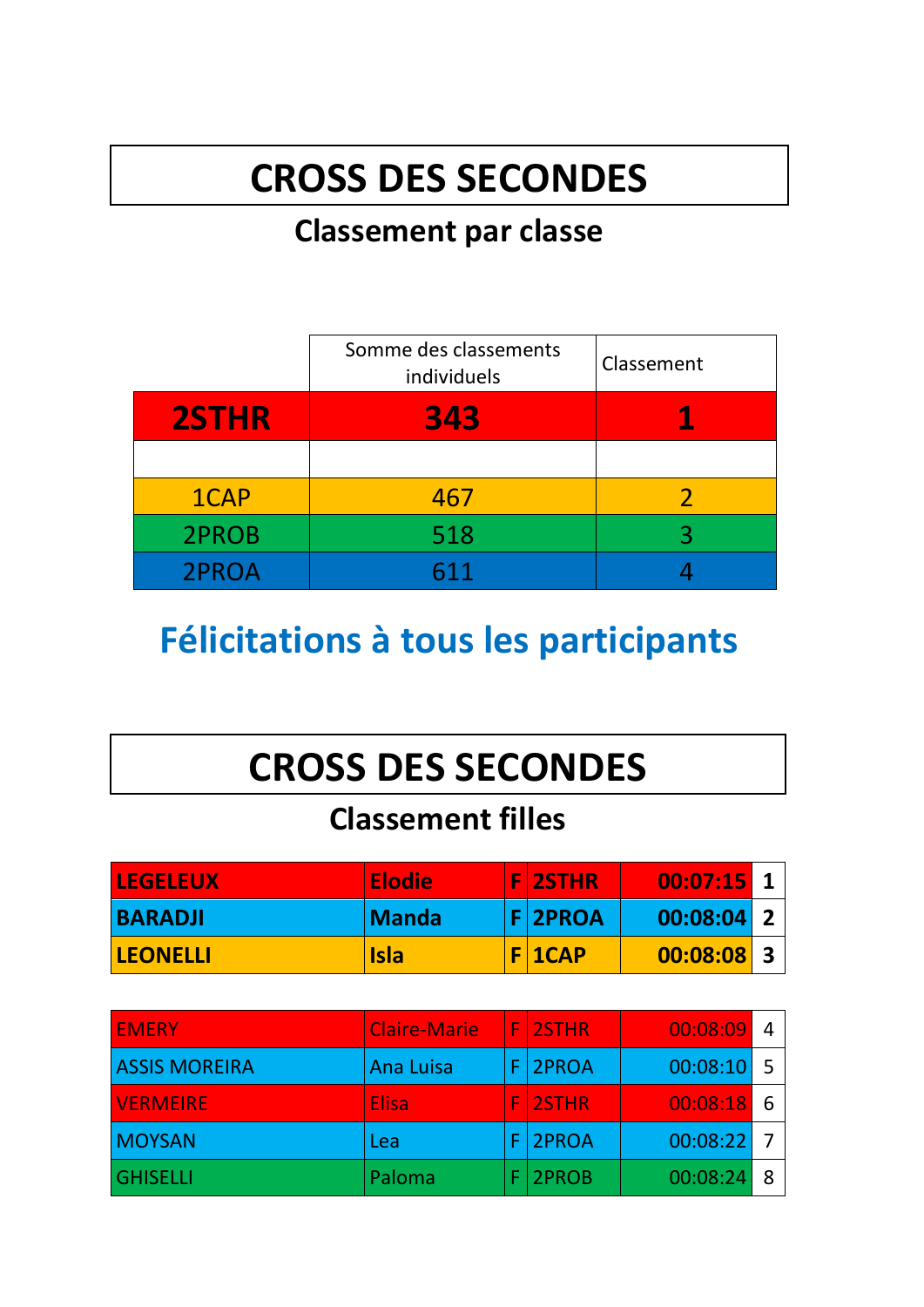| <b>RAVEL</b>              | juliana          | F  | 1CAP  | 00:08:36   | 9  |
|---------------------------|------------------|----|-------|------------|----|
| <b>AGRIDAGI</b>           | Zara             | F. | 2STHR | 00:08:52   | 10 |
| <b>BOUAZIZ</b>            | <b>Nesrine</b>   | F  | 2STHR | 00:08:55   | 11 |
| <b>VASSELLE</b>           | <b>Solene</b>    | F  | 2STHR | 00:09:10   | 12 |
| <b>BCHINI</b>             | Loubna           | F  | 2PROB | 00:09:16   | 13 |
| <b>BEILLE</b>             | Zoe              | F  | 2PROB | 00:09:17   | 14 |
| <b>PIRES</b>              | Elma             | F. | 2PROB | 00:09:18   | 15 |
| <b>DIOP</b>               | <b>Betty</b>     | F. | 2PROB | 00:09:25   | 16 |
| <b>MAJEROWICZ</b>         | <b>Anouk</b>     | F  | 2STHR | 00:09:45   | 17 |
| <b>BASHAR</b>             | <b>Begum</b>     | F  | 2STHR | 00:09:58   | 18 |
| <b>ZIEGLER</b>            | <b>Anouk</b>     | F. | 2STHR | 00:11:10   | 19 |
| <b>BJELVEMAR</b>          | <b>Iris</b>      | F. | 2STHR | 00:12:04   | 20 |
| <b>COELHO</b>             | <b>Alexia</b>    | F  | 2STHR | 00:12:05   | 21 |
| <b>AHITCHEME</b>          | <b>Anais</b>     | F  | 1CAP  | 00:12:48   | 22 |
| <b>KARAMOKO</b>           | <b>Nahoua</b>    | F  | 1CAP  | 00:14:00   | 23 |
| <b>MATU</b>               | <b>Emilie</b>    | F  | 1CAP  | 00:15:00   | 24 |
| <b>LAURENT</b>            | Emma             | F. | 2STHR | 1120m disp | 25 |
| <b>KERNOUA</b>            | <b>Anaïs</b>     | F  | 2STHR | 760m disp  | 26 |
| <b>BARD</b>               | <b>Meyline</b>   | F. | 2PROA | 800m       | 27 |
| <b>SOARES</b>             | Claudia          | F  | 2PROA | 800m       | 28 |
| <b>FERNANDEZ PALACIOS</b> | Andrea           | F  | 1CAP  | abs        | 29 |
| <b>NUCUM</b>              | <b>Madelaine</b> | F  | 1CAP  | abs        | 30 |
| <b>BINAY</b>              | Léa              | F  | 2PROA | abs        | 31 |
| <b>POURQUIER</b>          | Clementine       | F  | 2PROA | abs        | 32 |
| <b>RIVIERE</b>            | <b>Justine</b>   | F. | 2STHR | disp       | 33 |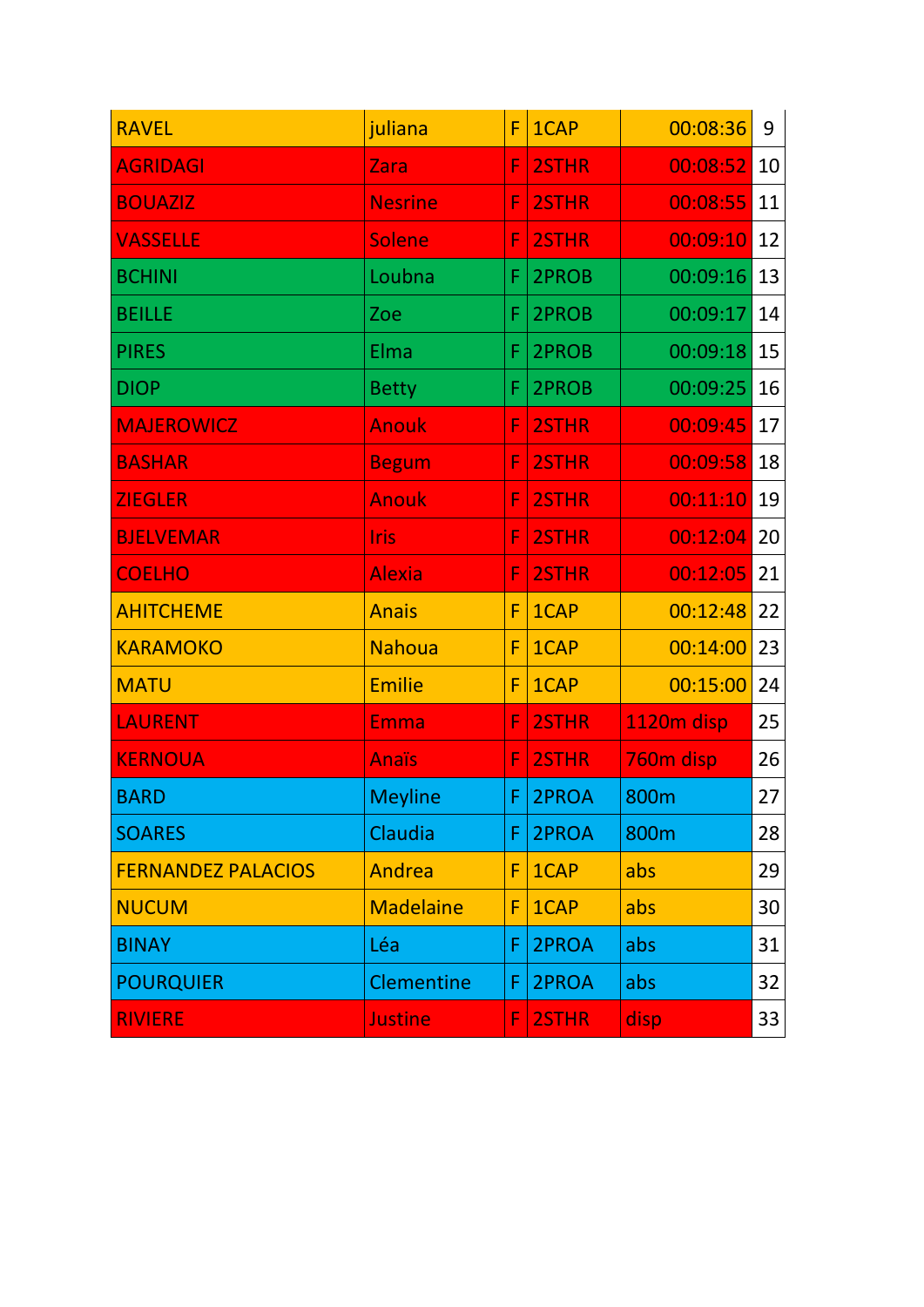## **CROSS DES SECONDES**

### **Classement garçons**

| <b>BASTAREAUD</b>  | ∣Luan            |   | $ M $ 2PROB | 00:05:41 |  |
|--------------------|------------------|---|-------------|----------|--|
| <b>SIDIBE</b>      | <u> Youssouf</u> | M | 1CAP        | 00:05:46 |  |
| <b>REIFEGERSTE</b> | Paul             |   | M 2PROA     | 00:05:47 |  |

| <b>VEYRON</b>       | <b>Matt</b>     | M | 2PROB | 00:05:48 | 4              |
|---------------------|-----------------|---|-------|----------|----------------|
| <b>DE BROCA</b>     | Loic            | M | 2STHR | 00:05:52 | 5              |
| <b>BOBILLOT</b>     | Lahyane         | M | 2PROB | 00:05:55 | 6              |
| <b>VALADOU</b>      | <b>Alex</b>     | M | 1CAP  | 00:06:03 | $\overline{7}$ |
| <b>AGATOUM</b>      | <b>Florent</b>  | M | 1CAP  | 00:06:14 | 8              |
| <b>TOURE</b>        | <b>Brehima</b>  | M | 1CAP  | 00:06:39 | 9              |
| <b>VICHERY</b>      | <b>Damien</b>   | M | 2PROA | 00:06:47 | 10             |
| <b>BESNIER</b>      | <b>Theo</b>     | M | 2PROB | 00:06:56 | 11             |
| <b>VERDU</b>        | Sary            | M | 2STHR | 00:06:57 | 12             |
| <b>BALIWAG</b>      | <b>Marcus</b>   | M | 2PROB | 00:06:58 | 13             |
| <b>COSCOY</b>       | Eloi            | M | 2STHR | 00:07:05 | 14             |
| <b>SACKO</b>        | <b>Dioungou</b> | M | 1CAP  | 00:07:08 | 15             |
| <b>DESFONTAINES</b> | <b>Gabriel</b>  | M | 2STHR | 00:07:09 | 16             |
| <b>GIRAUD</b>       | <b>Hector</b>   | M | 2PROA | 00:07:11 | 17             |
| <b>PITAULT</b>      | <b>Benoit</b>   | M | 2STHR | 00:07:12 | 18             |
| <b>SISSOKO</b>      | Lassana         | M | 2PROB | 00:07:17 | 19             |
| <b>TAMBADOU</b>     | Abdoulkarim     | M | 2PROB | 00:07:20 | 20             |
| <b>CANOVA</b>       | <b>Eliott</b>   | M | 1CAP  | 00:07:32 | 21             |
| <b>PACE</b>         | <b>Alessio</b>  | M | 1CAP  | 00:07:43 | 22             |
| <b>COUSIN</b>       | Rayan           | M | 2PROA | 00:07:53 | 23             |
| <b>SOUCANY</b>      | <b>Enzo</b>     | M | 2PROB | 00:08:07 | 24             |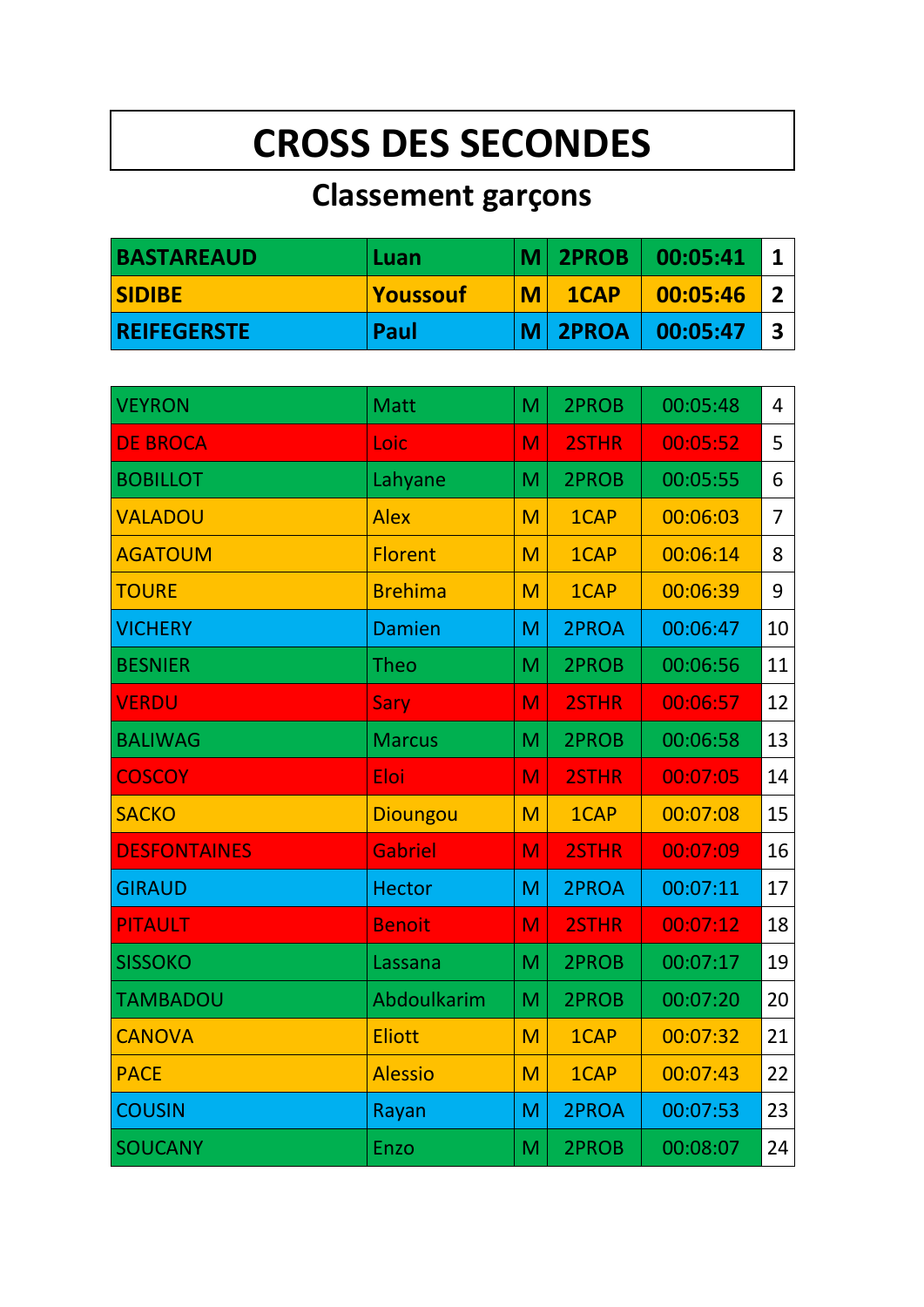| <b>BENERO</b>            | <b>Thomas</b>   | M | 2PROA | 00:08:08 | 25 |
|--------------------------|-----------------|---|-------|----------|----|
| <b>KONE-ALLENET</b>      | Pierre          | M | 2PROB | 00:08:11 | 26 |
| <b>DEWATINE</b>          | <b>Kerwan</b>   | M | 2STHR | 00:08:17 | 27 |
| <b>EL AOUEDJ</b>         | <b>Moundhir</b> | M | 2STHR | 00:08:18 | 28 |
| <b>MINTHE</b>            | <b>Sekou</b>    | M | 2STHR | 00:09:37 | 29 |
| <b>DIAOUNE</b>           | <b>Fallilou</b> | M | 2PROB | 00:09:43 | 30 |
| <b>LALUYAUX</b>          | Lucas           | M | 1CAP  | 00:11:01 | 31 |
| <b>GAGNEPAIN</b>         | <b>Adam</b>     | M | 1CAP  | 00:11:57 | 32 |
| <b>LEDIEU</b>            | Alexandre       | M | 2PROA | 1300m    | 33 |
| <b>ADAMS</b>             | Sadicku         | M | 1CAP  | abs      | 34 |
| <b>AHMADZAI</b>          | Jamagul         | M | 1CAP  | abs      | 35 |
| <b>AHMETI</b>            | <b>Erdan</b>    | M | 1CAP  | abs      | 36 |
| <b>CAMARA</b>            | Sansangne       | M | 1CAP  | abs      | 37 |
| <b>GHURBANI</b>          | <b>Abbas</b>    | M | 1CAP  | abs      | 38 |
| <b>MAGASSA</b>           | <b>Djigui</b>   | M | 1CAP  | abs      | 39 |
| <b>SOW</b>               | Fousseynou      | M | 1CAP  | abs      | 40 |
| <b>BLANCHE</b>           | <b>Theo</b>     | M | 2PROA | abs      | 41 |
| <b>CISSE</b>             | Gueye           | M | 2PROA | abs      | 42 |
| <b>GOBIN</b>             | Yanis           | M | 2PROA | abs      | 43 |
| <b>KERHERVE</b>          | Adan            | M | 2PROA | abs      | 44 |
| <b>THURAY</b>            | <b>Mohamed</b>  | M | 2PROA | abs      | 45 |
| YU                       | Sébastien       | M | 2PROA | abs      | 46 |
| <b>BADIAGA</b>           | Hamady          | Μ | 2PROB | abs      | 47 |
| <b>CLEMENT</b>           | Raphael         | Μ | 2PROB | abs      | 48 |
| <b>DIAKHABY</b>          | Mamadou         | M | 2PROB | abs      | 49 |
| MILLEREAU-DUBESSET       | <b>Marcus</b>   | M | 2PROB | abs      | 50 |
| <b>RENAUD</b>            | <b>Benjamin</b> | Μ | 2PROB | abs      | 51 |
| <b>CURTIL</b>            | Romane          | M | 2PROA | disp     | 52 |
| <b>GECHTER-SARMIENTO</b> | <b>Adrian</b>   | M | 2PROB | disp     | 53 |